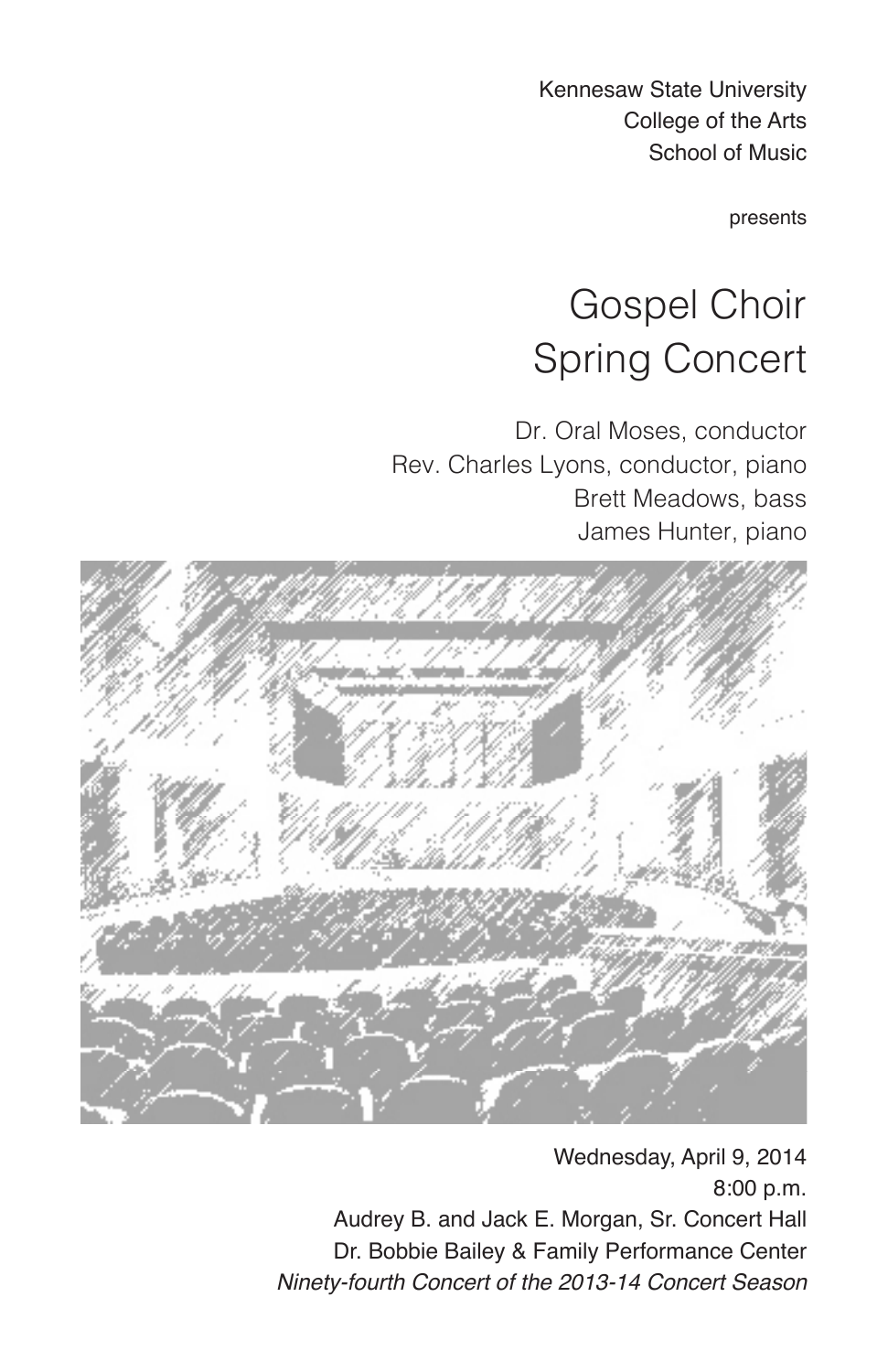# Program

*"Oh Lord We Praise You"*

CHUCK LYONS **Oh Lord We Praise You** 

PATRICK LUNDY **Even Me** 

**VICTOR McCOY King Jesus Is A-Listening**

RODNEY BRYANT **We Offer Praise**

# WAI TFR HAWKINS **Safe In His Arms**

John Edwards, tenor

Intermission

# THOMAS A. DORSEY **Walking Up The Kings Highway**

Tribute to His Excellency Nelson Mandela (1918-2013) South African Spiritual (Zulu) **Thuma Mina (Send me Jesus)**

#### THOMAS WHITFIELD **I Shall Wear A Crown**

Chani Maisonet, soprano

## FRED HAMMOND

#### **Lord, You Are Good (Dios es Bueno)**

Jason Raphael, tenor Skylar Jackson, alto

## **Lord, How I Really Do Love You**

Julian Noles, tenor

#### WAI TFR HAWKINS

# **Thank You**

Regina Morrison, alto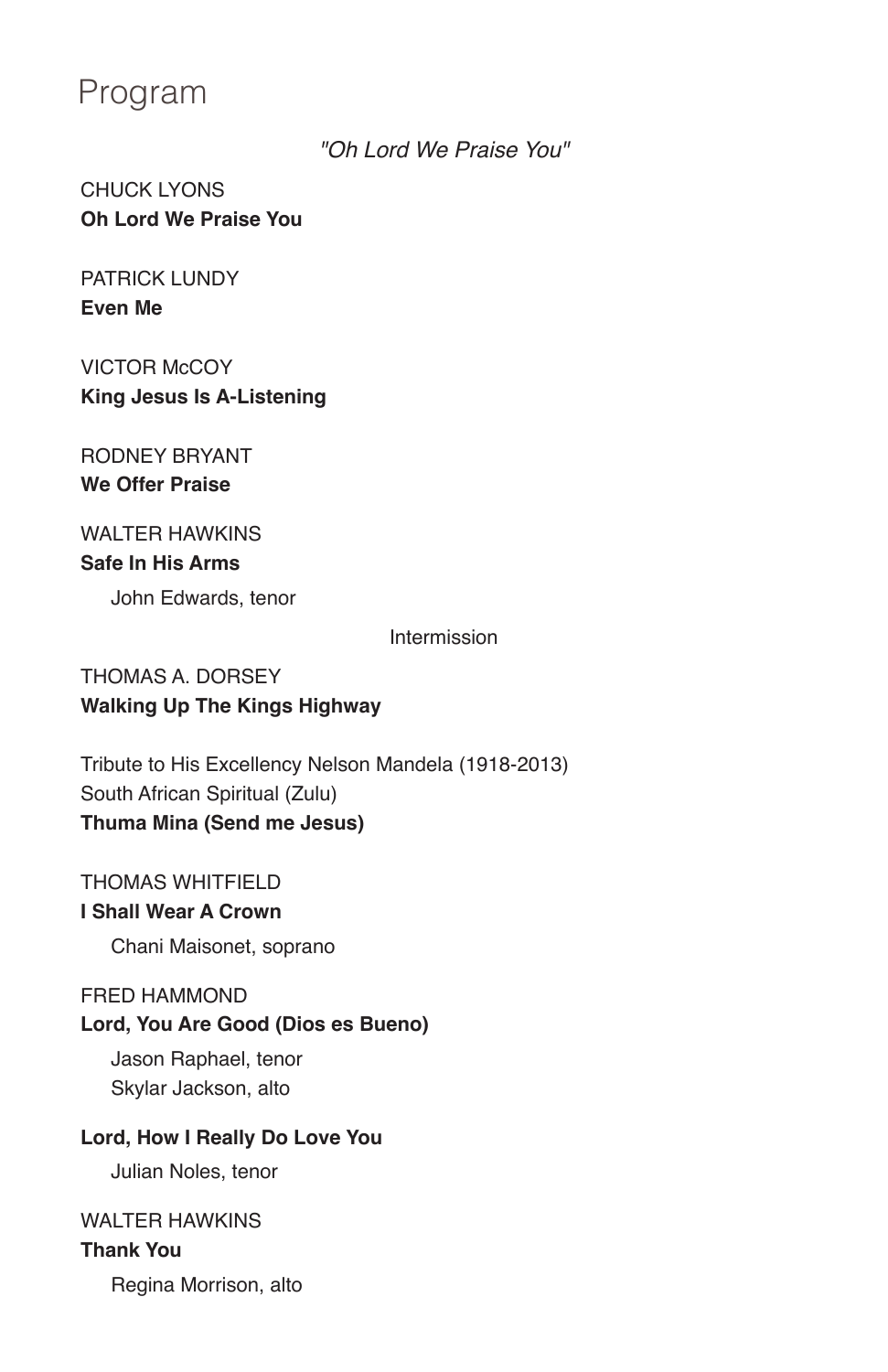# Personnel

### **SOPRANO**

Akosua A. Agyira Kathryn Crawford Daisy Graham Brittany Griffith Saphenix Hunter May Langhorne Brianna Lee Chani Maisonet Mariah Simmons Sarah Stephens Anna Thomas Davisha Tuitt Melissa Whyte

# **ALTO**

Ashlee Cadien Queenester Covington Kelly Delchamps Justine Delgado Ariel Greenaway Molly Howell Amarachi Ibekwe Skylar Jackson Azhane Kennedy Romelle Lowry Regina Morrison Vanessa Sewell Brianna Wormsly

#### **TENOR**

John Edwards Erinn Johnson Julian Noles Jason Raphael Travis St. Dic Riyad Bendeddouche (bass)